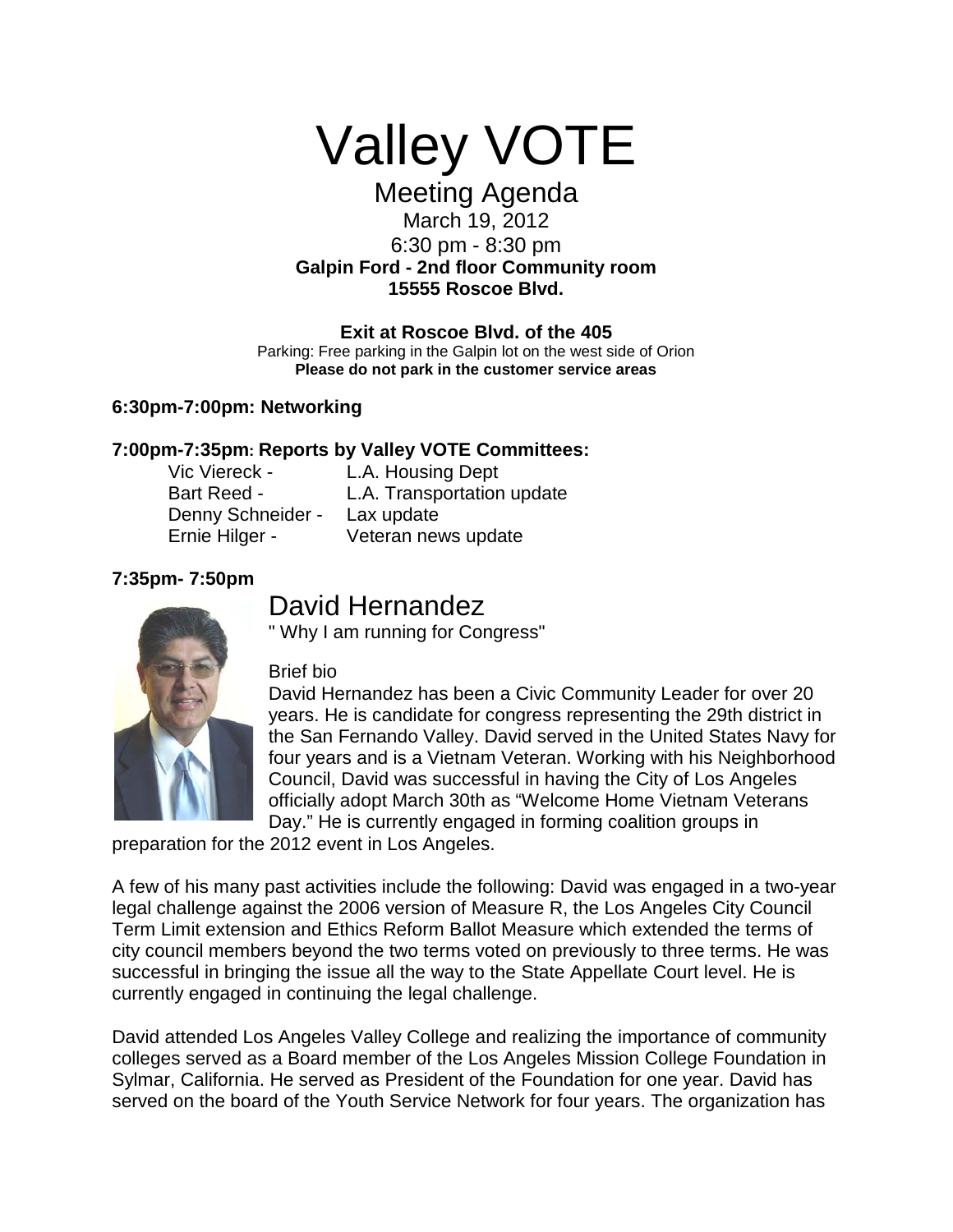three group homes for abused boys ages 10 to 18. He has been instrumental in sustaining the ability of the organization to provide an environment where boys are able to live, learn and thrive. David became public access producer at Adelphia Cable in Van Nuys, California. His show Re-Claim LA covered many local issues such as land use, animal rights, homelessness and education. He is now leading the effort to preserve access to public broadcasting for producers throughout Los Angeles. He is Vice President of Public Television Industry Corp, whose mission is to return Public Access Cable Television to the residents of Los Angeles.

As a candidate for Mayor in the San Fernando Valley's independence movement, David saw the need for local control and empowerment. To accomplish this he took a proactive role in the formation and governing of many Neighborhood Councils. He has served on the boards of the North Hollywood-Northeast, Sun Valley, and Glassell Park Councils and he took an active role in supporting the Van Nuys Neighborhood Council. As an advocate for the environment, David has taken an active role in preserving and improving the rural equestrian communities in the Northeast Valley. He now serves on the Equestrian Committee of the Sylmar Neighborhood Council. David is a strong advocate for real transportation solutions. He was an outspoken opponent of the failed "Bus Only Lanes" along Wilshire Boulevard in West Los Angeles. He learned firsthand from small business owners the challenges this ill thought out experiment placed on them causing them to lose business when customers could not park in front of their shops and businesses.

David has been an outspoken opponent of the current Los Angeles City policies which allow low income communities to be used to qualify for Federal HUD Grants for street lights and sidewalks and then spending the funds elsewhere in the city. We look forward to David's comments regarding his campaign.

# **7:50 pm - 8:30 pm** Wayde Hunter

"The Current Conditions at the Sunshine Canyon Landfill."

#### Brief bio

Wayde Hunter Background: Arrived in the United States from Australia in 1969 and became a US Citizen. Over 30 years experience in the Industrial Engineering field as an engineer, supervisor, and manager involving product lines as diverse as electronics, aircraft transparencies, simulators, composite structures, mirrors, medical labware, wheelchairs, munitions, faucets, fasteners, and food. Over the years I have continued to work with the various permitting and enforcement agencies of the City, County, and State that oversee the Sunshine Canyon Landfill including maintaining active support for many